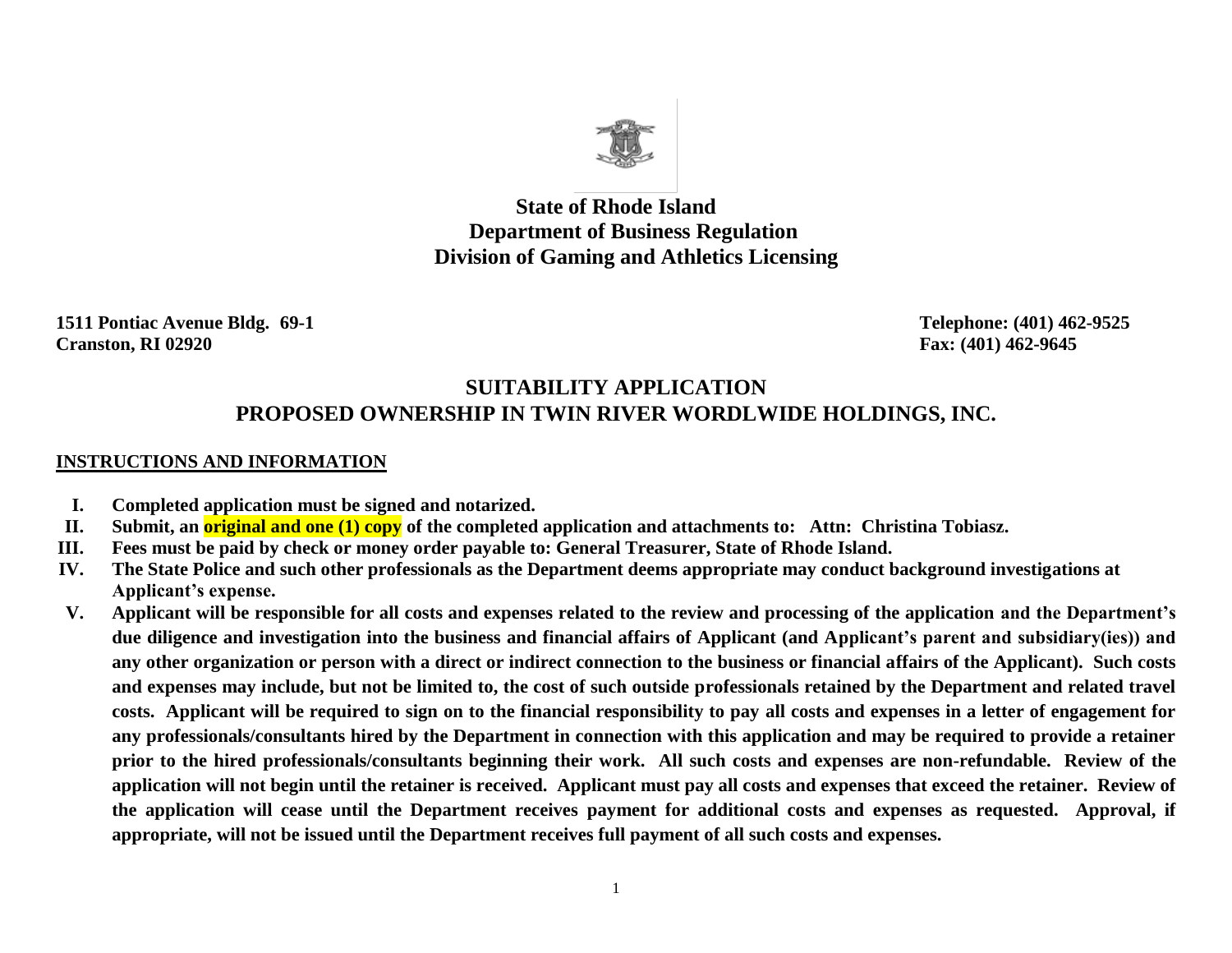- **VI. Each officer,<sup>1</sup> director, owner<sup>2</sup> (only owners with 5% or more interest), partner, manager, member, and any other individual the Department deems appropriate must submit two (2) sets of fingerprints, and the fee at the time of application. Thereafter, Applicant must submit such additional information as required by the Department as part of its investigation into the Applicant. False or incomplete information on the application or any incomplete, false or misleading information thereafter provided by Applicant in connection with the Department's investigation may result in a denial of the Application or, if discovered subsequent to the issuance of the approval, such administrative action as deemed appropriate by the Department, including imposition of monetary penalties, and/or suspension or revocation, as appropriate.**
- **VII. Certain individuals may need to submit a Multi-Jurisdictional Personal History Disclosure Form. Please consult with the Rhode Island Department of Business Regulation for direction.**
- **VIII. Applicant has a continuing obligation to update, amend and/or correct this application if there is any change in??the information provided, and/or any material change in circumstances related to the application.**

| <b>I. APPLICANT INFORMATION</b>                                                                                                                                                                     |                               |                                      |
|-----------------------------------------------------------------------------------------------------------------------------------------------------------------------------------------------------|-------------------------------|--------------------------------------|
| Full Legal Business Name                                                                                                                                                                            | Trade Name(s) (if applicable) |                                      |
| <b>Mailing Address</b>                                                                                                                                                                              | Suite/Apartment/Floor Number  |                                      |
| City                                                                                                                                                                                                | State                         | Zip Code                             |
| <b>Business Phone</b>                                                                                                                                                                               |                               |                                      |
| State of Incorporation/Registration                                                                                                                                                                 | F.E.I.N                       | R.I. Tax I.D.                        |
| Type of Business                                                                                                                                                                                    |                               | Date of Legal Formation/Organization |
| $\Box$ Corporate for Profit<br>$\Box$ Corporate Nonprofit<br>$\Box$ Limited Liability Company<br>$\Box$ Partnership<br>$\Box$ Limited Partnership<br>$\Box$ Other, please describe:<br>$\Box$ Trust | $\Box$ Sole Proprietorship    |                                      |

 $\overline{a}$ 

<sup>&</sup>lt;sup>1</sup> For purposes of this application, "officer" shall be limited to officers that are actively involved in the management or operation of the facility.

<sup>&</sup>lt;sup>2</sup> For purposes of this application, "owner" shall not include shareholders of a public reporting company as defined in the Securities Exchange Act of 1934.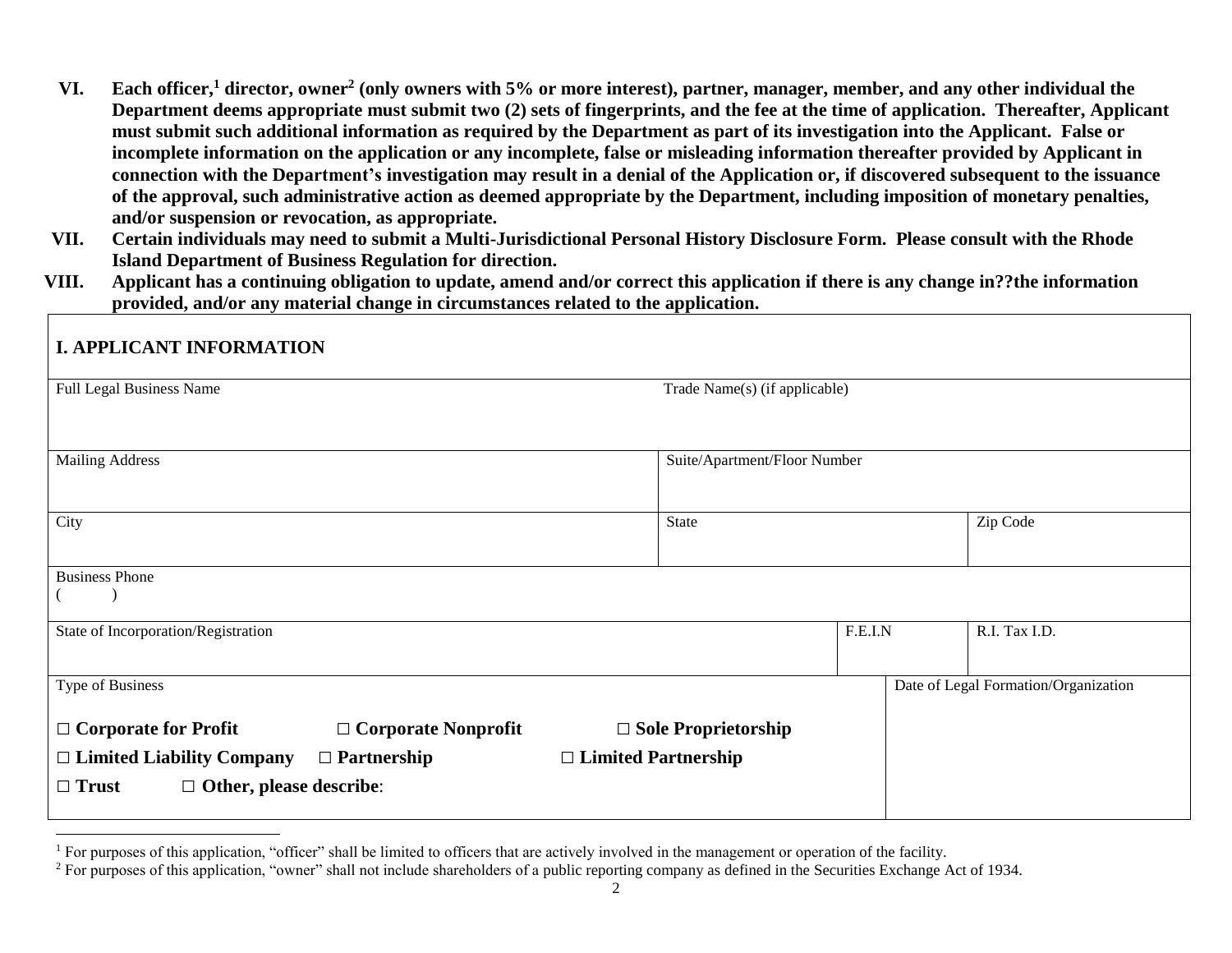| *Ownership Percentage refers to ownership in the aggregate when combined with the holdings of any affiliates. |  |
|---------------------------------------------------------------------------------------------------------------|--|
| Current Ownership Percentage in Twin River Holdings, Inc.:                                                    |  |
| Proposed Ownership Percentage in Twin River Holdings, Inc.:                                                   |  |

|  |  |  | IV. OFFICERS, DIRECTORS, OWNERS, PARTNERS, MANAGERS AND MEMBERS - RELATIONSHIPS |  |
|--|--|--|---------------------------------------------------------------------------------|--|
|  |  |  |                                                                                 |  |

| п<br>N. |
|---------|
|         |

 $\overline{a}$ 

|  | A. Do any of Applicant's officers, directors, owners, partners, managers or members have any relative <sup>3</sup> who is an employee of or who is an appointed or elected |
|--|----------------------------------------------------------------------------------------------------------------------------------------------------------------------------|
|  | official of the State of Rhode Island? If yes, each such officer, director, owner, partner, manager or member must complete Addendum I hereto.                             |

- $\Box$  B. Does Applicant have any direct or indirect contract or agreement, whether oral or written, with any individual who is, or any entity that has an employee, officer, director, owner, partner, manager or member who is, an employee of or an appointed or elected official of the State of Rhode Island? If yes, Applicant must complete Addendum II hereto.
- □ C. Does any of Applicant's officers, directors, owners, partners, managers or members have any direct or indirect contract or agreement, whether oral or written, with any individual who is (or any entity that has an employee, officer, director, owner, partner, manager or member who is,) an employee of or an appointed or elected official of the State of Rhode Island? If yes, each such officer, director, owner, partner, manager or member must complete Addendum III hereto.
- □ □ <sup>D</sup>. Is Applicant or any of Applicant's officers, directors, owners, partners, managers or members aware of any existing financial relationship(s) between the Applicant or its parent or subsidiary thereof (or any employee, director, officer, partner, member or manager thereof,) where said individual is an employee of or an appointed or elected official of the State of Rhode Island? If yes, Applicant and the applicable officer, director, owner, partner, manager or member must complete Addendum IV hereto.

# **V. LIST OF CORPORATE OFFICERS, DIRECTORS, OWNERS, PARTNERS, MANAGERS AND MEMBERS**

List all the Applicant's corporate officers, directors, owners, partners, managers and members below. All owners, even those who have less than 5% interest, must be listed on this form. Attach additional pages if necessary. Certain individuals may be required to submit a Multi-Jurisdictional Personal History Disclosure Form. Please consult the Rhode Island Department of Business Regulation for direction.

<sup>&</sup>lt;sup>3</sup> For purposes of this application the word "relative" shall include: spouse, parent, child, grandchild, stepchild, brother, sister, grandparent, stepparent, great grandparent, uncle or aunt, a first cousin or the spouses of any of these.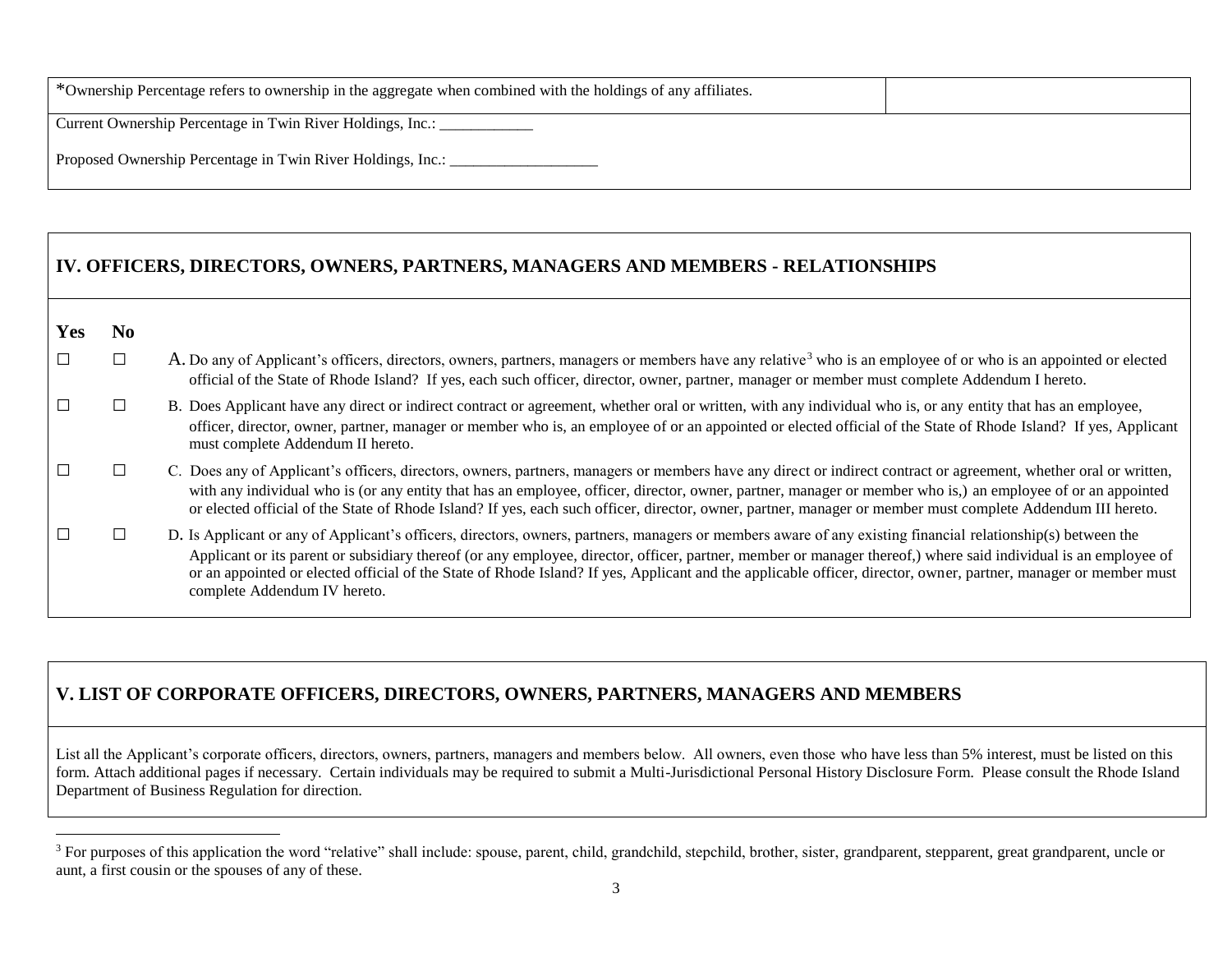| Legal Name (last, first, middle)                                                                                                                                      |  |              | Other Name(s), alias(es), nickname(s) used |  |                  |                             |          |  |
|-----------------------------------------------------------------------------------------------------------------------------------------------------------------------|--|--------------|--------------------------------------------|--|------------------|-----------------------------|----------|--|
| Home Address                                                                                                                                                          |  |              | Suite/Apartment/Floor Number               |  |                  |                             |          |  |
| City                                                                                                                                                                  |  |              | State                                      |  |                  | Zip Code                    |          |  |
| <b>Business Address</b>                                                                                                                                               |  |              | City                                       |  |                  | <b>State</b>                | Zip Code |  |
| Title                                                                                                                                                                 |  |              | % owned                                    |  |                  | Maiden Name (if applicable) |          |  |
| Name and mailing address for service of process<br>Suite/Apartment/Floor Number                                                                                       |  |              |                                            |  |                  |                             |          |  |
| City                                                                                                                                                                  |  | <b>State</b> | Zip                                        |  |                  |                             |          |  |
| Home Phone                                                                                                                                                            |  |              | <b>Business Phone</b>                      |  |                  |                             |          |  |
| Date of Birth                                                                                                                                                         |  |              | Social Security Number                     |  |                  |                             |          |  |
| Sex<br><b>Birth City</b><br>$\Box$ Male<br>$\Box$ Female                                                                                                              |  |              | <b>Birth State</b>                         |  | Country of Birth |                             |          |  |
| Hair Color<br>Are you a citizen of the U.S. $\Box$ Yes $\Box$ No If<br>"NO", provide documentation of authorization to<br>work in U.S. and Alien Registration Number. |  |              | Height                                     |  | Weight           |                             |          |  |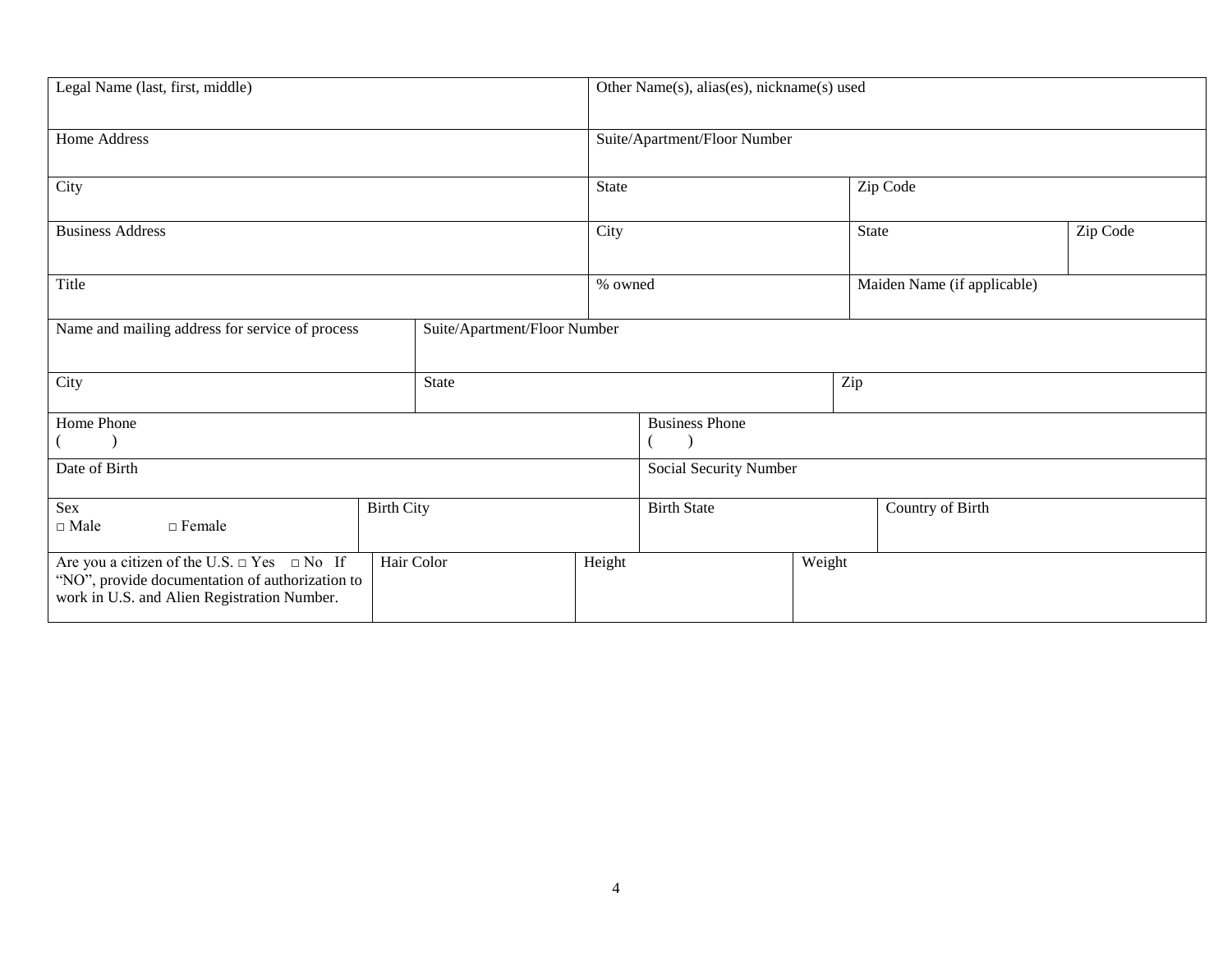## **VI. ATTACHMENTS**

- A. Attach certified copies of all Articles of Incorporation, Articles of Organization, Partnership, Trust or Operating Agreement(s). Include all amendments thereto.
- B. Attach a Certificate of Good Standing for the Corporation issued by the Rhode Island Secretary of State's Office.
- C. Attach a Certificate of Good Standing for the Corporation issued by the appropriate authority in each state where Applicant is authorized to transact business.
- D. Attach certified copies of all Bylaws and/or Shareholder Agreement(s), operating agreements, etc.
- E. If the Applicant is a public company, provide copies of all securities filings made with the U.S. Securities and Exchange Commission and/or state securities regulators during the past five (5) years.
- F. Attach copies of all contracts, agreements and transactional documents related to this proposed ownership transaction. If any transactional document has not been finalized at the time the application is filed or is otherwise unavailable under the applicable laws of another jurisdiction, said document shall be filed as soon as finalized or permitted by the other jurisdiction.
- G. Attach a copy of Applicant's annual audited financial statements for the past (5) years.
- H. Attach a copy of Applicant's ownership organizational chart up to the Applicant's ultimate parent and the Applicant's subsidiaries.
- I. Provide the names, addresses and telephone numbers of two individuals designated by the Applicant who can be contacted for clarification or additional information with respect to this application.
- J. Provide the name(s), address(es)and telephone number(s) of Rhode Island counsel for Applicant in connection with this application.

\* If Applicant is a subsidiary or division of or affiliated with any another entity, Applicant must also provide the attachments listed above for the parent and/or other entity.

# **VII. APPLICANT HISTORY**

**Yes No**

□ A. Is Applicant, or any of its officers, directors, owners, partners, members, managers or key employees presently licensed or authorized, or has Applicant, or any of its officers, directors, owners, partners, members, managers or key employees, been licensed, found suitable or otherwise authorized, at any time during the last five (5) years, to conduct racing, pari-mutuel or gaming activities in any jurisdiction, including Rhode Island?

If "**Yes**", provide the following information. Use additional pages if necessary.

| Name<br>·1dent1fv،<br>, director.<br>v officer<br>Anr<br>1cant<br>Address<br>Individual) | <i>Issuing</i><br><b>Authority</b> | /Number<br>l vne<br>hcense<br>'ermit | ′ear<br>- Issuec | Status |
|------------------------------------------------------------------------------------------|------------------------------------|--------------------------------------|------------------|--------|
| member<br>manager or employee)<br>ownei,<br>partner                                      |                                    |                                      |                  |        |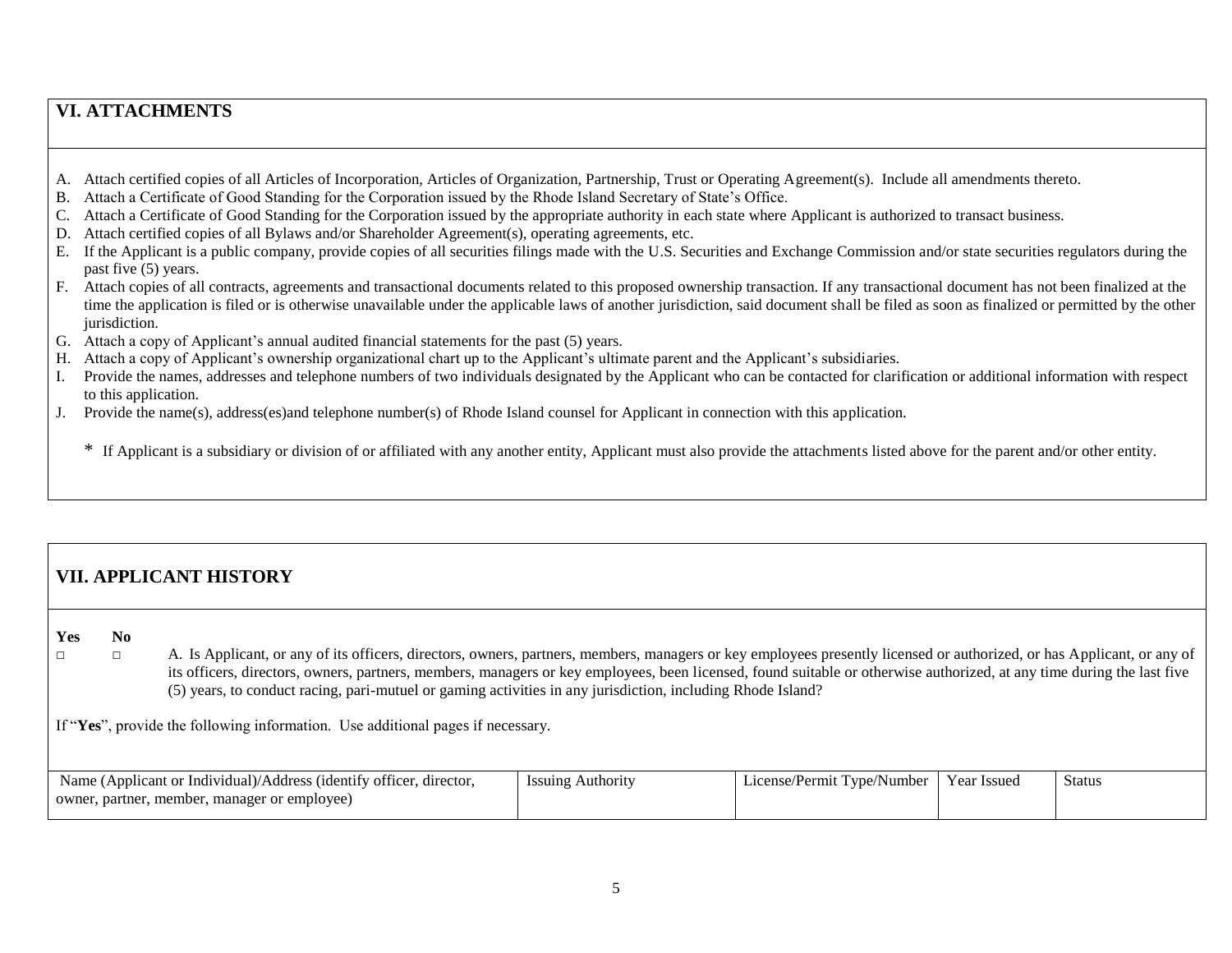| City | State | Zip Code |
|------|-------|----------|
|      |       |          |
|      |       |          |

|            | <b>VIII. BACKGROUND INFORMATION</b>                                                                                                                                                 |                                                                                                                                                                                                                                                                                                                            |  |  |  |  |  |  |  |  |
|------------|-------------------------------------------------------------------------------------------------------------------------------------------------------------------------------------|----------------------------------------------------------------------------------------------------------------------------------------------------------------------------------------------------------------------------------------------------------------------------------------------------------------------------|--|--|--|--|--|--|--|--|
| <b>YES</b> | NO                                                                                                                                                                                  |                                                                                                                                                                                                                                                                                                                            |  |  |  |  |  |  |  |  |
| $\Box$     | $\Box$                                                                                                                                                                              | A. Within the last ten (10) years, has Applicant or any of its officers, directors, owners, partners, managers, members or key employees been arrested, cited or<br>charged with a crime?                                                                                                                                  |  |  |  |  |  |  |  |  |
| $\Box$     | $\Box$                                                                                                                                                                              | B. Within the last ten (10) years, has Applicant, or any of any of its officers, directors, owners, partners, managers, members or key employees been convicted of,<br>entered a plea of guilty or no contest to, or been fined for any criminal offense, whether a felony, misdemeanor, petty offense or local ordinance? |  |  |  |  |  |  |  |  |
| $\Box$     | $\Box$                                                                                                                                                                              | C. Within the last ten (10) years, have any of the Applicant's officers, directors, owners, partners, managers, members or key employees been placed under or on<br>court supervision probation or parole?                                                                                                                 |  |  |  |  |  |  |  |  |
|            |                                                                                                                                                                                     | If "Yes" to any of the above questions, explain the circumstances related to the event and provide the following information. Use additional pages if necessary.                                                                                                                                                           |  |  |  |  |  |  |  |  |
|            | * If Applicant is a subsidiary or division of or affiliated with another entity, Applicant must also provide the above information as it relates to the parent and/or other entity. |                                                                                                                                                                                                                                                                                                                            |  |  |  |  |  |  |  |  |
| Name       | Nature of Current Charge/Crime/Offense, etc.<br>Disposition<br>State<br>Date of<br>County<br>Arrest/Charge/<br>Crime/Offense                                                        |                                                                                                                                                                                                                                                                                                                            |  |  |  |  |  |  |  |  |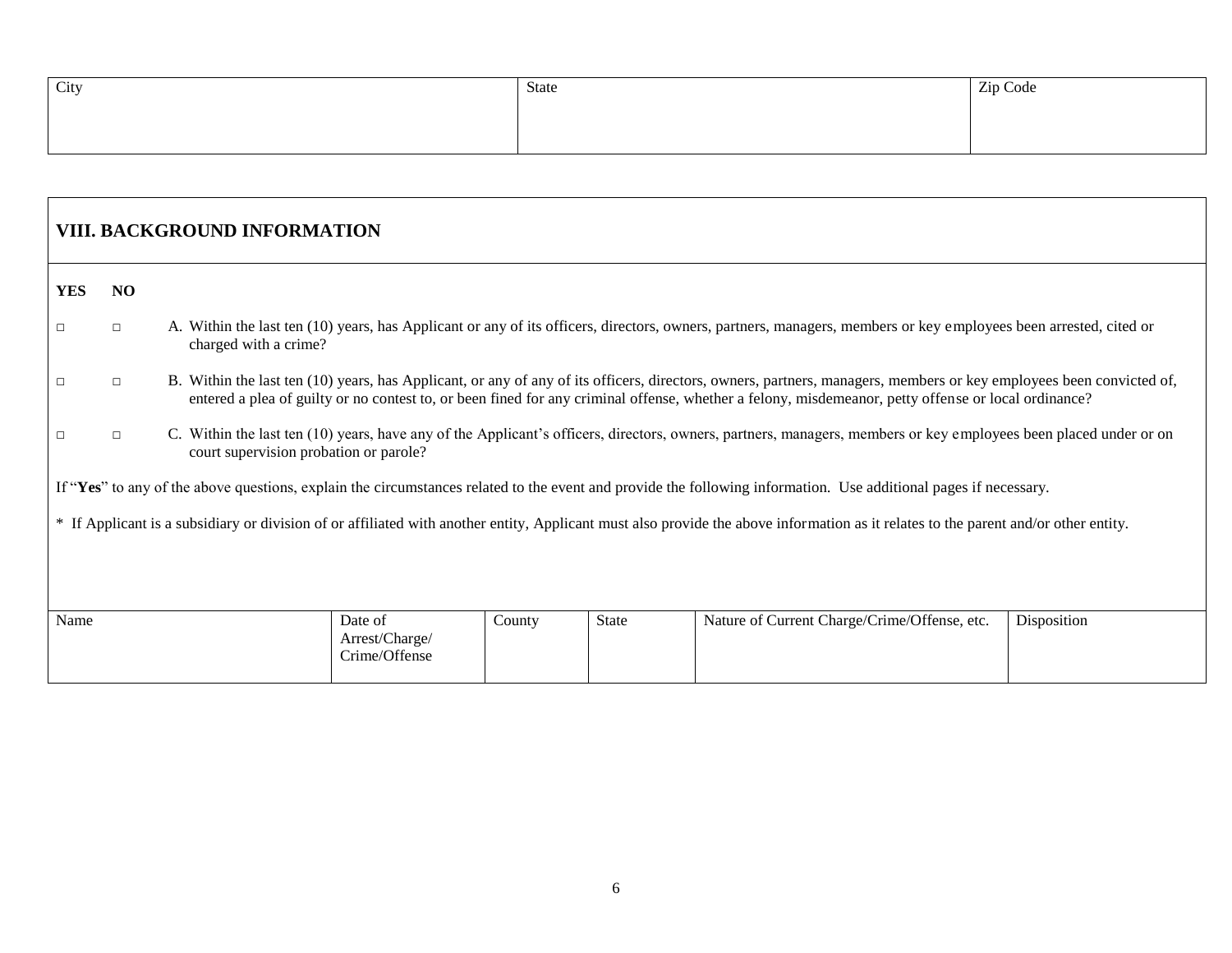**YES NO**

□ □ D. Within the last ten (10) years, has Applicant or any of any of its officers, directors, owners, partners, managers, members or key employees had any type of Rhode Island license or permit denied, revoked or suspended?

If "**Yes**" to the above question, provide the following information. Use additional pages if necessary.

\* If the Applicant is a subsidiary or division of or affiliated with another entity, Applicant must also provide the information listed above as it relates to the parent and/or other entity.

| Name | <b>Issuing Authority</b> | License/Permit<br>Type/Number | Reason for Denial, Suspension, or Revocation | Date of Action |
|------|--------------------------|-------------------------------|----------------------------------------------|----------------|
|      |                          |                               |                                              |                |

#### **YES NO**

□ □ E. Is Applicant or any of its officers, directors, owners, partners, managers, members or key employees delinquent in the payment of any taxes, interest, penalties or judgments owed to the United States of America, the State of Rhode Island or any other state or local government or division thereof?

If "**Yes**" to the above question, provide the following information. Use additional pages if necessary.

\* If Applicant is a subsidiary or division of or affiliated with another entity, Applicant must also provide the above information as it relates to the parent and/or other entity.

| Name | Amount Owed | <b>Entity Owed</b> | Nature of Debt | Reason for Delinquency |
|------|-------------|--------------------|----------------|------------------------|
|      |             |                    |                |                        |
|      |             |                    |                |                        |
|      |             |                    |                |                        |

**YES NO**

□ □ F. Are any of Applicant's officers, directors, owners, partners, managers, members or key employees delinquent in payments for child support?

If "**Yes**" to the above question, provide the following information. Use additional pages if necessary.

\* If Applicant is a subsidiary or division of or affiliated with another entity, Applicant must also provide the above information as it relates to the parent and/or other entity.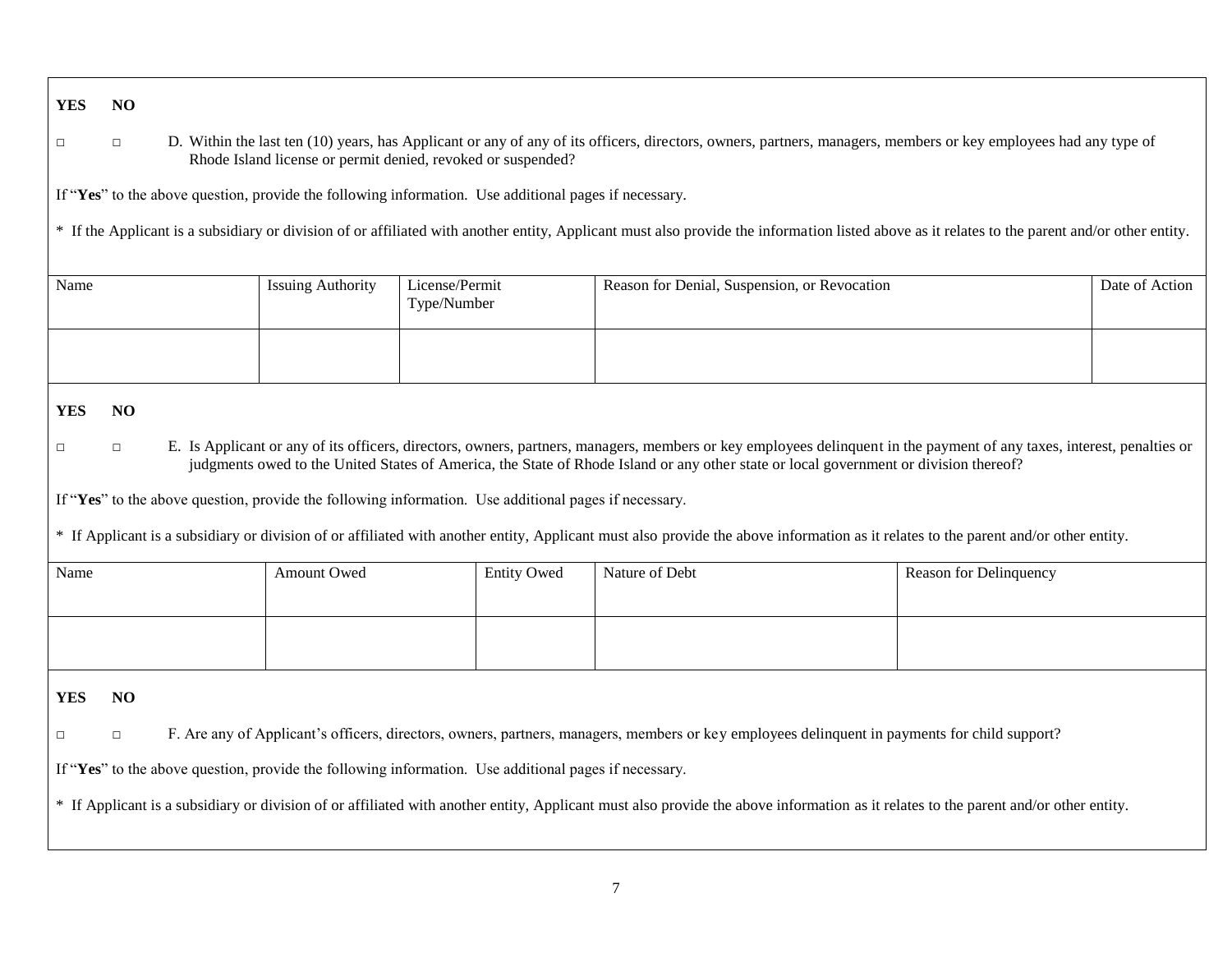| Name                                                                                                                                                                                | <b>Amount Delinquent</b>                                                                              | Reason for Delinquency      |            |                                                                                                                                                                    |                      |  |
|-------------------------------------------------------------------------------------------------------------------------------------------------------------------------------------|-------------------------------------------------------------------------------------------------------|-----------------------------|------------|--------------------------------------------------------------------------------------------------------------------------------------------------------------------|----------------------|--|
|                                                                                                                                                                                     |                                                                                                       |                             |            |                                                                                                                                                                    |                      |  |
|                                                                                                                                                                                     |                                                                                                       |                             |            |                                                                                                                                                                    |                      |  |
|                                                                                                                                                                                     |                                                                                                       |                             |            |                                                                                                                                                                    |                      |  |
| <b>YES</b><br><b>NO</b>                                                                                                                                                             |                                                                                                       |                             |            |                                                                                                                                                                    |                      |  |
| $\Box$<br>years?                                                                                                                                                                    |                                                                                                       |                             |            | G. Has Applicant or any of its officers, directors, owners, partners, managers, members or key employees been named in any civil lawsuits during the past ten (10) |                      |  |
|                                                                                                                                                                                     | If "Yes" to the above question, provide the following information. Use additional pages if necessary. |                             |            |                                                                                                                                                                    |                      |  |
| * If Applicant is a subsidiary or division of or affiliated with another entity, Applicant must also provide the above information as it relates to the parent and/or other entity. |                                                                                                       |                             |            |                                                                                                                                                                    |                      |  |
| Name                                                                                                                                                                                | <b>Opposing Party</b>                                                                                 | State, Docket No. and Court | Date filed | Nature of Suit                                                                                                                                                     | Disposition (if any) |  |

Continued on next page.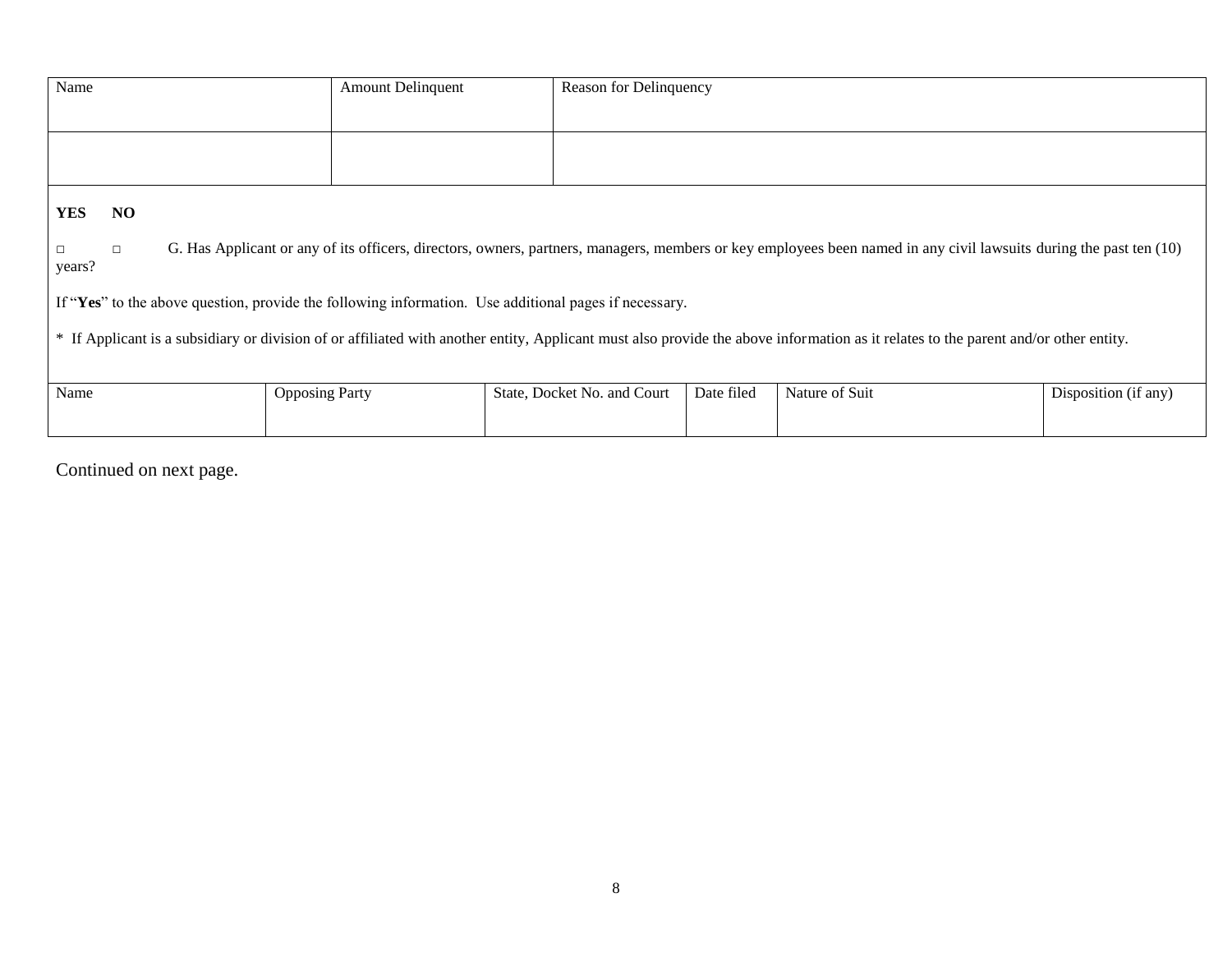| IX. RACING, PARI-MUTUEL, GAMING HISTORY-INFRACTIONS                                                                                                                               |              |                                                                                                                                                                                                                                                                                                                            |  |
|-----------------------------------------------------------------------------------------------------------------------------------------------------------------------------------|--------------|----------------------------------------------------------------------------------------------------------------------------------------------------------------------------------------------------------------------------------------------------------------------------------------------------------------------------|--|
| <b>YES</b>                                                                                                                                                                        | NO           |                                                                                                                                                                                                                                                                                                                            |  |
| □                                                                                                                                                                                 | $\Box$       | A. Has Applicant or any of its officers, directors, owners, partners, managers, members or key employees ever been convicted of any racing, pari-mutuel or<br>gambling related offense in any jurisdiction?                                                                                                                |  |
| $\Box$                                                                                                                                                                            | $\Box$       | B. Has Applicant or any of its officers, directors, owners, partners, managers, members or key employees ever had a racing, pari-mutuel or gaming permit denied or<br>revoked?                                                                                                                                             |  |
| $\Box$                                                                                                                                                                            | $\Box$       | C. Has Applicant or any of its officers, directors, owners, partners, managers, members or key employees ever been placed under suspension or otherwise penalized<br>for a rule violation in this or any other jurisdiction for any racing, pari-mutuel or gaming offense?                                                 |  |
| □                                                                                                                                                                                 | $\Box$       | D. Has Applicant or any of its officers, directors, owners, partners, managers, members or key employees ever been ruled off, suspended, or discharged for cause, or<br>denied any privileges of a racetrack, pari-mutuel or gaming facility by any commission or board or state regulatory authority in any jurisdiction? |  |
| □                                                                                                                                                                                 | $\Box$       | E. Has Applicant or any of its officers, directors, owners, partners, managers, members or key employees ever had any other permit regulated by a governmental<br>agency suspended revoked, denied or issued conditionally?                                                                                                |  |
|                                                                                                                                                                                   |              | If "Yes" to any of the above questions, provide a full explanation of the facts and circumstances and the following information. Use additional pages if necessary.                                                                                                                                                        |  |
| * If the Applicant is a subsidiary or division of or affiliated with another entity, Applicant must also provide the information listed above for the parent and/or other entity. |              |                                                                                                                                                                                                                                                                                                                            |  |
| Date                                                                                                                                                                              | Jurisdiction | Nature of Action (e.g. Suspension, Denial, Revocation, etc.)<br>Name<br>Disposition                                                                                                                                                                                                                                        |  |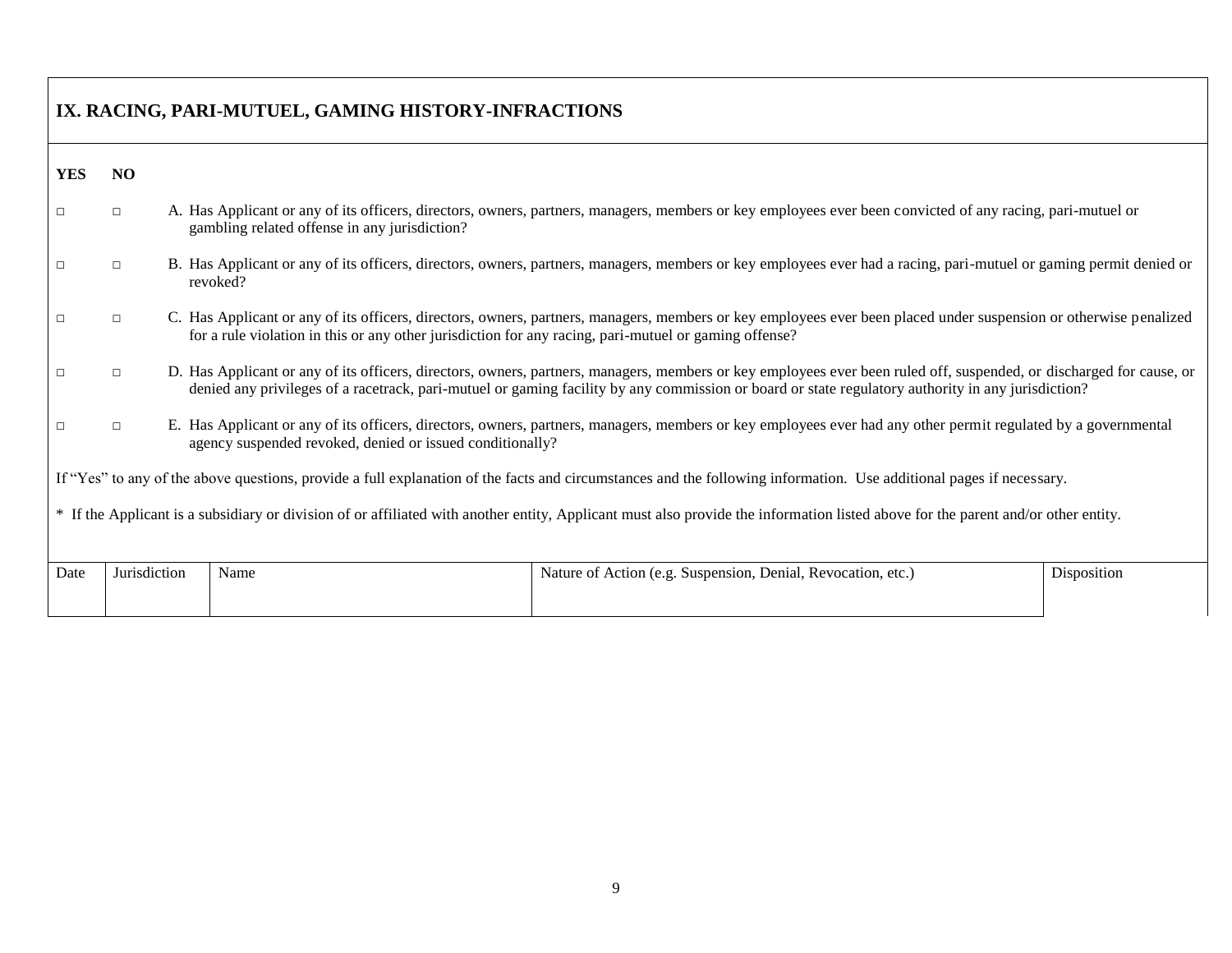#### **CERTIFICATION**

#### **IMPORTANT – READ AND SIGN**

being duly sworn state that I am signing on behalf of Applicant and that I am duly authorized by Applicant to sign on its behalf; that I have read the Suitability Application and represent that the contents thereof are complete and accurate to the best of my knowledge and belief; and that the application is made for the purpose of applying to the Rhode Island Department of Business Regulation for regulatory approval. Applicant hereby agrees to abide by all state laws and the rules and regulations of the Rhode Island Department of Business Regulation, Division of Gaming and Athletics Licensing. Applicant also agrees to pay for any and all costs and expenses associated with the Department of Business Regulation's review and processing of the application, including but not limited to, costs and expenses associated with the conduct of a background investigation. Applicant understands that the Department reserves the right to retain at Applicant's expense, such outside professionals as the Department deems appropriate to complete its review and processing of the Application and its due diligence and investigation into the business and financial affairs and background of Applicant, its officers, directors, owners, partners, managers and members as well as Applicant's parent and subsidiaries. Applicant agrees to update, amend and/or correct this application if there is any change in the information provided and/or any material change in circumstances related to the licensee.

Signature of Applicant

Print Name

Sworn to before me this \_\_\_\_\_\_\_day of \_\_\_\_\_\_\_\_\_\_\_\_\_\_\_\_\_\_\_\_\_20 \_\_\_\_\_\_ .

Notary Public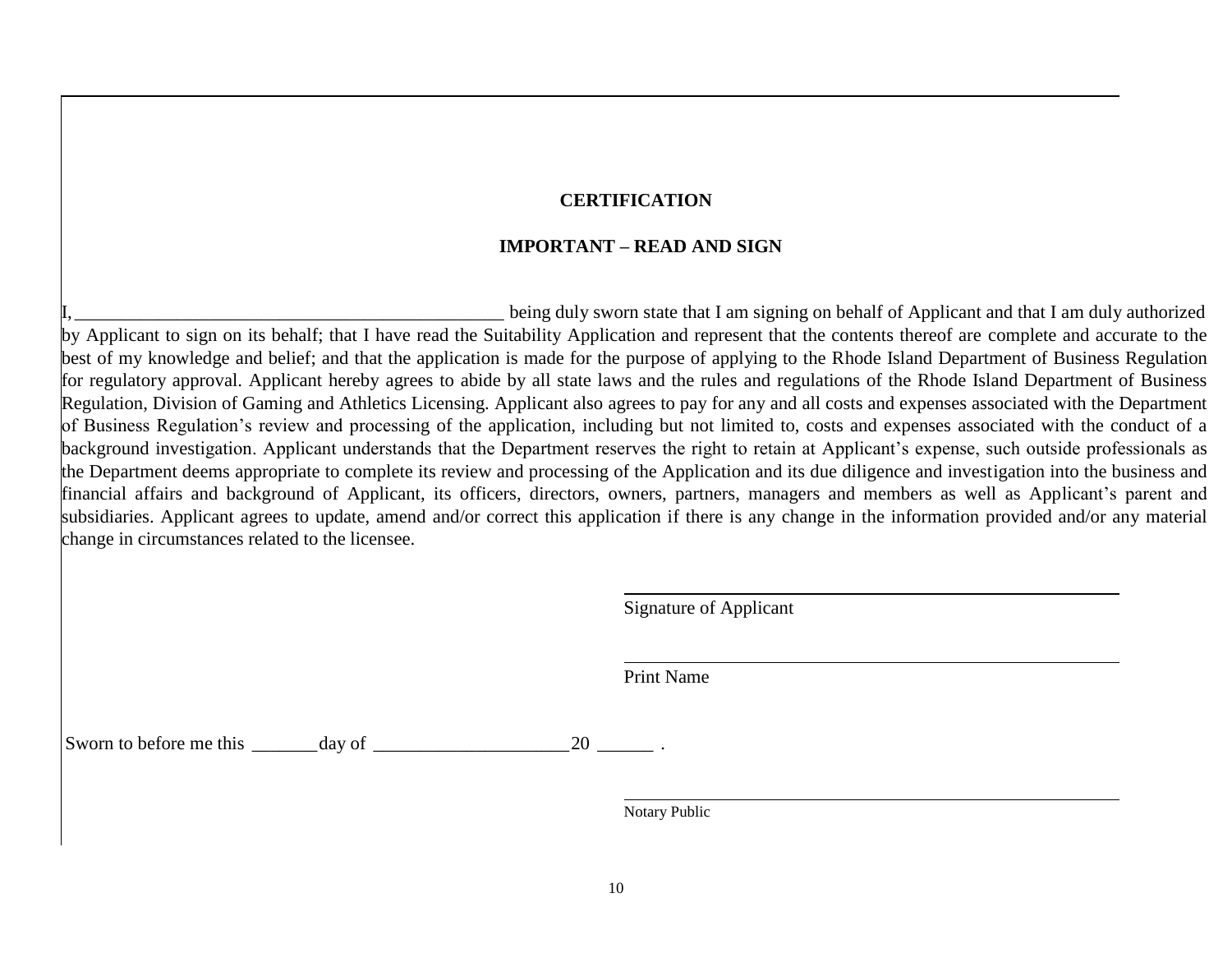**Office Use Only Approved Division of Gaming and Athletics Licensing – DBR (Signature & Printed Name)**

**Permit Number:** Approval Date: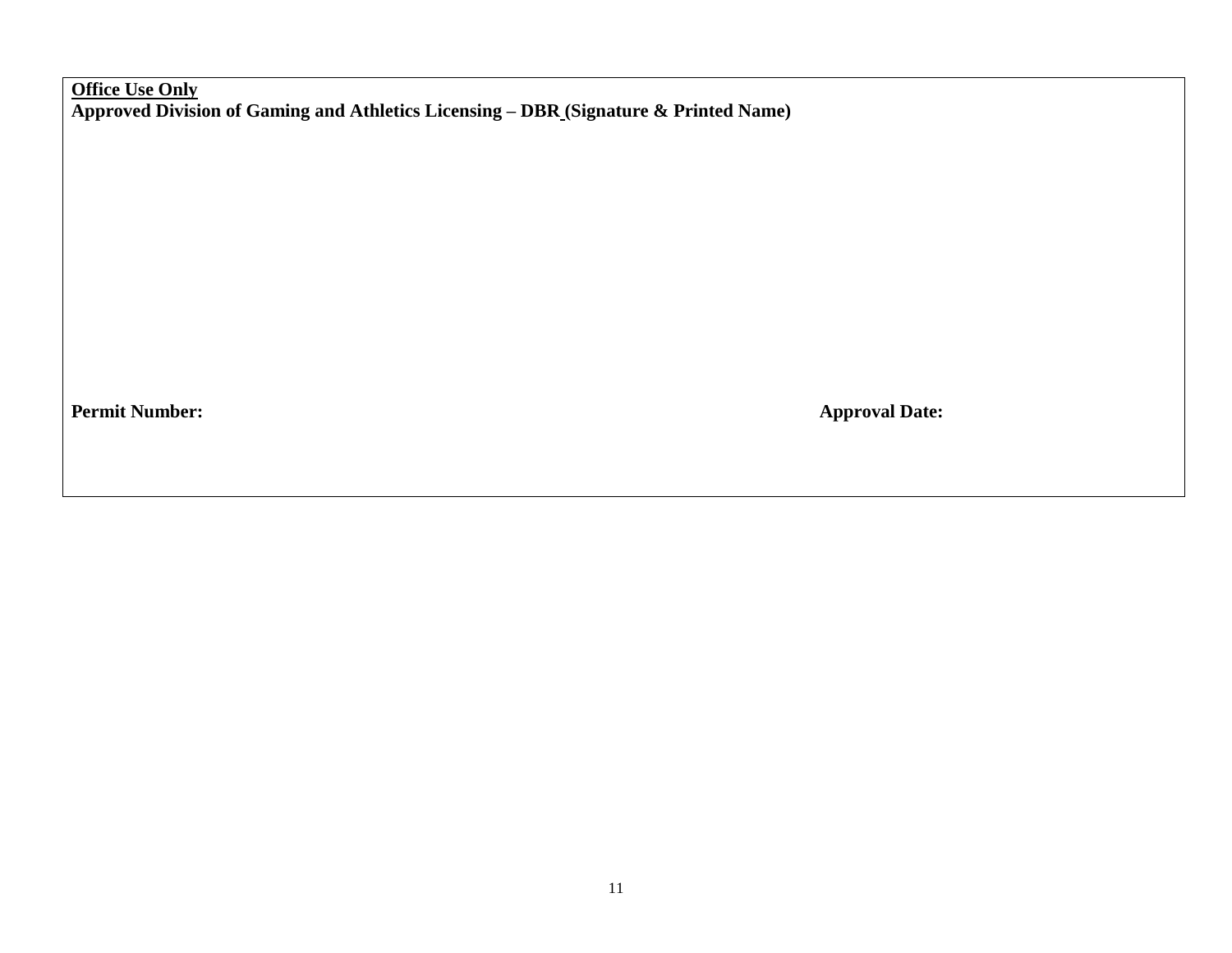## RHODE ISLAND ADDENDUM I

1. State your name and position.

 $\overline{a}$ 

2. Do you have any relative<sup>4</sup> who is an employee of or an appointed or an elected official of the State of Rhode Island?

Yes\_\_\_\_\_ No\_\_\_\_\_

If yes, provide the name, address and position held by the relative.

<sup>&</sup>lt;sup>4</sup> For purposes of all Rhode Island Addendums "relative" shall be defined in the same manner as defined in the Twin River Suitability Application.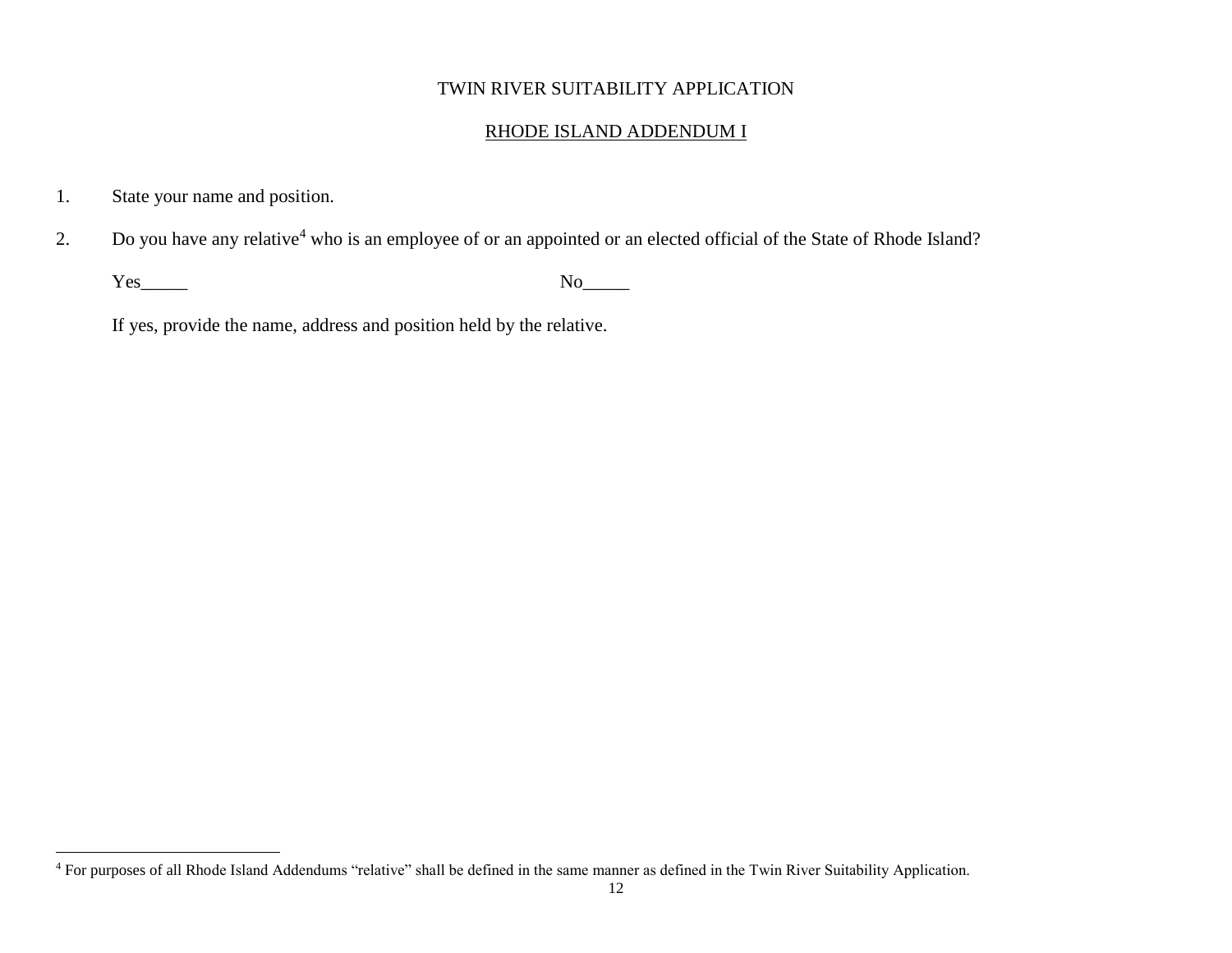#### RHODE ISLAND ADDENDUM II

1. Does Applicant have any direct or indirect contract or agreement, whether oral or written, with any individual who is an employee of or an appointed or elected official of the State of Rhode Island?

Yes\_\_\_\_\_ No\_\_\_\_\_

If yes, provide the name and address of the individual, indicate what position she/he holds, and describe in detail the term and nature of the contract and/or agreement and indicate whether the contract and/or agreement is in writing. If the contract or agreement is in writing, attach a copy hereto.

2. Does Applicant have any direct or indirect contract or agreement, whether oral or written, with any entity that has an employee, director, officer, partner, member or manager, who is an employee of or an appointed or elected official of the State of Rhode Island?

Yes No

If yes, provide the name and address of the entity and the name, address and position of the employee, director, officer, partner, member or manager, who is an employee of or an appointed or elected official of the State of Rhode Island. Describe in detail the term and nature of the contract and/or agreement and whether the contract and/or agreement is in writing. If the contract or agreement is in writing, attach a copy hereto.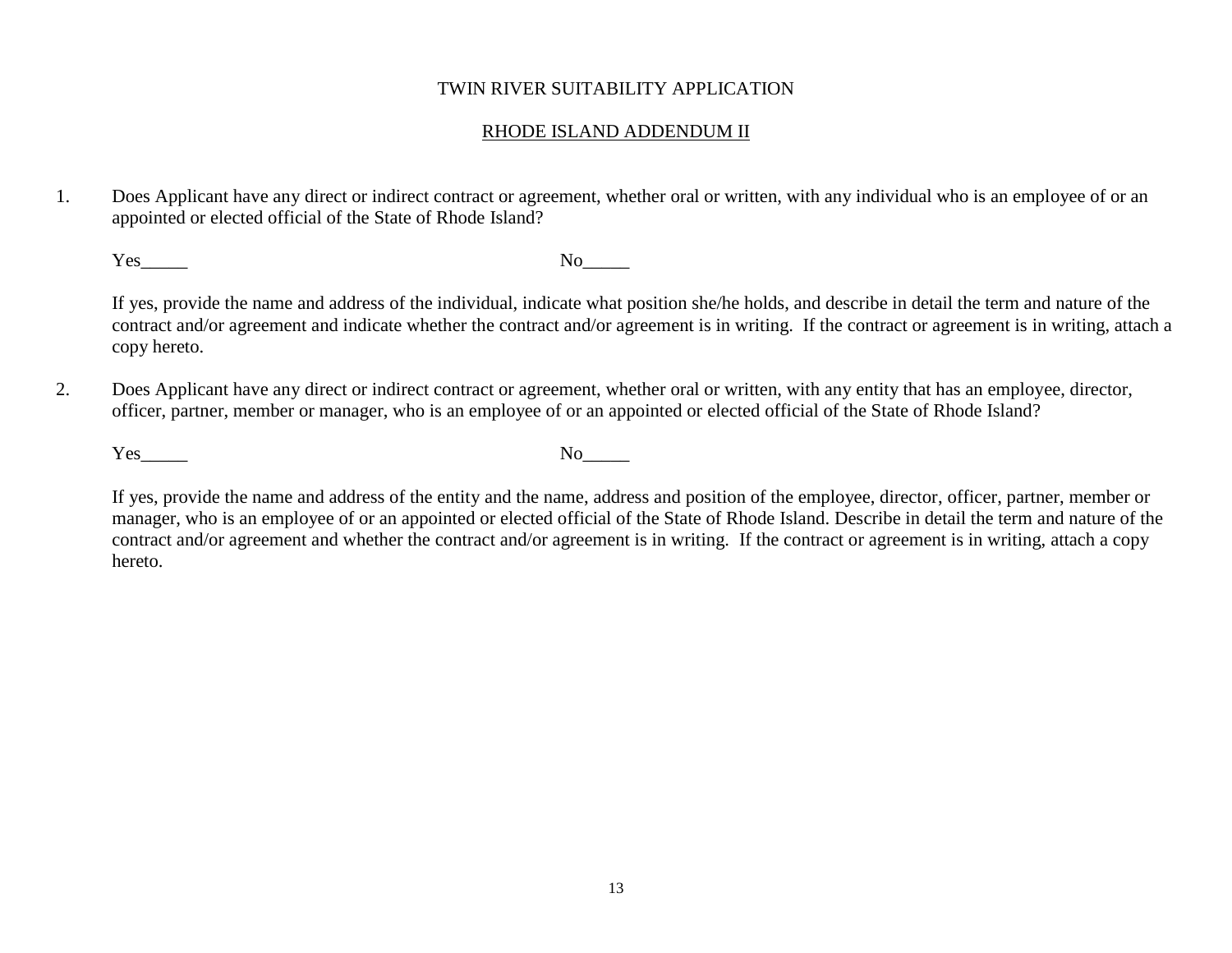#### RHODE ISLAND ADDENDUM III

- 1. State your name, address and position.
- 2. Do you have any direct or indirect contracts or agreements, whether oral or written, with any individual who is an employee of or who is an appointed or elected official of the State of Rhode Island?

Yes No

If yes, provide the name and address of the individual, indicate whether she/he is a state employee or an elected or an appointed official and what position she/he holds. Describe in detail the nature of the contract and/or agreement and indicate whether the contract and/or agreement is in writing. If the contract or agreement is in writing, attach a copy hereto.

3. Do you have any direct or indirect contacts or agreements, whether oral or written, with any entity that has an officer, director, owner, partner, manager or member, who is an employee of or an appointed or elected official of the State of Rhode Island?

Yes\_\_\_\_\_ No\_\_\_\_\_

If yes, provide the name and address of the entity and the name, address and position of the employee, officer, director, owner, partner, manager or member, indicating whether she/he is an employee of or an appointed or elected official of the State of Rhode Island. Describe in detail the term and nature of the contract and/or agreement and whether the contract and/or agreement is in writing. If the contract or agreement is in writing, attach a copy hereto.